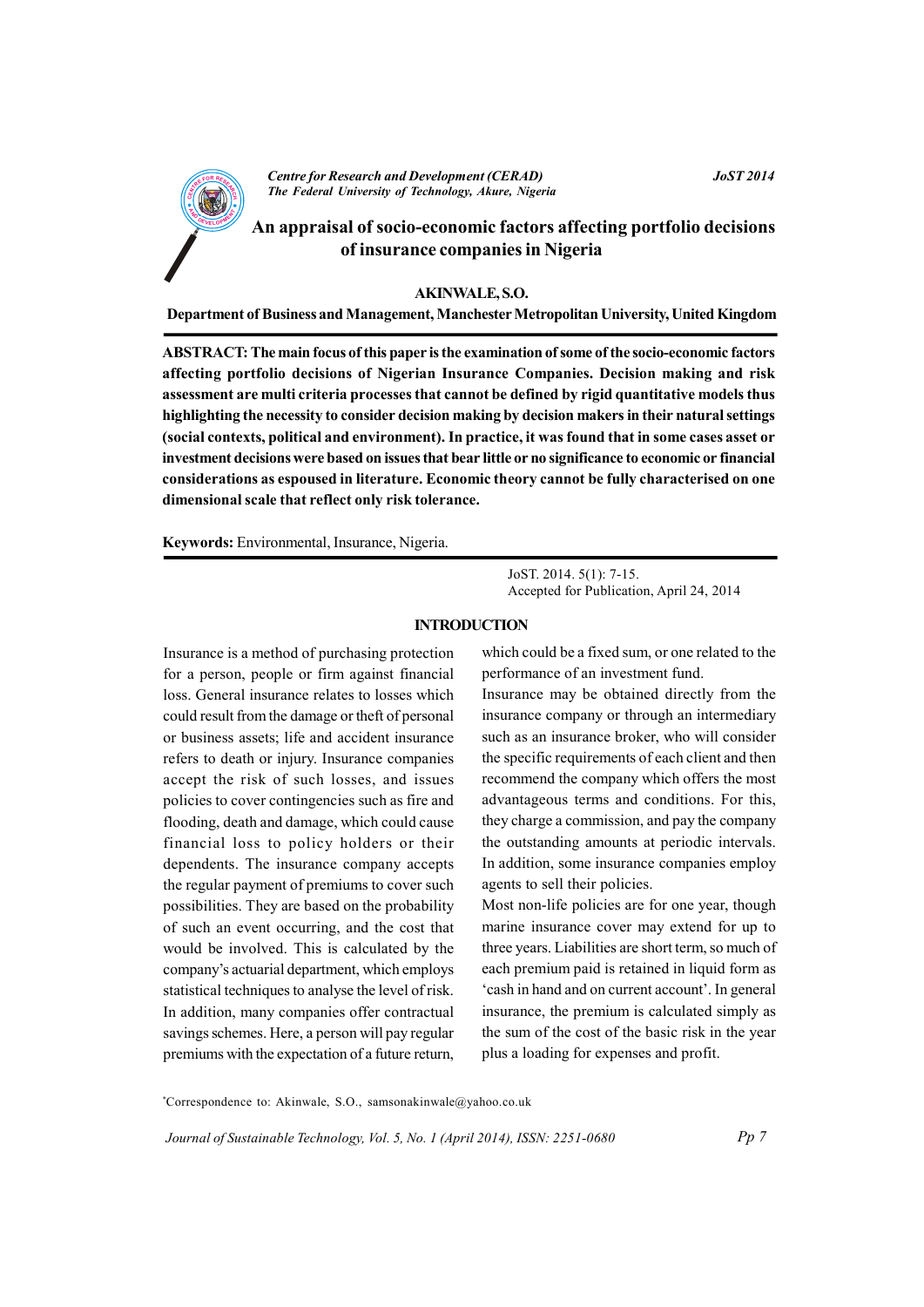The companies use these premiums to pay claims, but also to generate income through investment in a portfolio of financial securities. On the other hand, life insurance is particularly suitable for lengthy investment periods; as such contracts extend for much longer periods, in most cases exceeding fifteen years (Ogunshola, 1976). The aim is to achieve a balance between immediate liquidity needs, so that claims can be met promptly, and longer term investments, which might generate a greater return.

A company can create funds or trusts for investors. Specialist fund managers will use the premiums collected to purchase equity in that market. The premiums buy a share, or unit, of the fund. These will be repurchased from investors, and the value of a fund varies according to the value of the securities it owns. Thus returns to investors are linked to the performance of the fund. This encourages small investors, who are able to achieve a wider spread of risk than they could achieve for themselves and the professional management of their money. In the UK, the insurance companies traditionally support domestic and overseas government fixed interest bonds, corporate stocks and shares.

Annual policies would include such items as motor insurance, cover for property and its contents, third party liability for workmen and property owners. If these were to expand, employment would be generated within the

industry, but little of the premiums would not be used for investment purposes, so would offer little to a national economic development. Life insurance premiums are fixed, but inflation reduces the purchasing power of the premium. so investments must include a growth element. Hence, since the liabilities are long term, the assets of the funds should be similarly invested. A major task within any insurance company is portfolio investment decisions, which require the use of actuarial and market information to ensure the best possible returns for each policy. This ensures that large amounts of capital are available for corporate investment but the need for competence and honesty usually leads to high levels of government regulation (Akhigbe, 1992). The wealthy are most likely to invest in life policies, pensions, and term insurance, so they are most likely to feature strongly in mature economies. Developing economies will be held back by the absence of such capital.

This does not augur well for Nigeria. Current, accurate statistics are not available, which prevents an analysis of the insurance sector in the national economy, but Zafu (1992) felt that there was strong correlation between the two, but the relationship was not sufficiently well understood by those with influence within the country. Ogunlana (1995) and Irukwu (2001) agreed that the potential market was far greater than that which had been achieved.

## **OVERVIEW OF THE NIGERIAN INSURANCE INDUSTRY**

The British colonialists introduced their economic and commercial systems on the country. Insurance companies then were appointed as agents to offer cover for European merchants (Irukwu, 2001). The first indigenous Insurance Company was established in 1950. By 1960, twenty-five insurance Companies were doing business in Nigeria, of which four were locally owned. Insurance broking started in Nigeria in 1955, and the Insurance Institute of Nigeria was founded in August 1959 to assist the training of Nigerians. The country gained political independence in 1960. In 1968 a Decree required that every company doing business in Nigeria be incorporated in the country. As a result, foreign insurance ceased to be Branch Offices or Agencies of British Insurance Companies.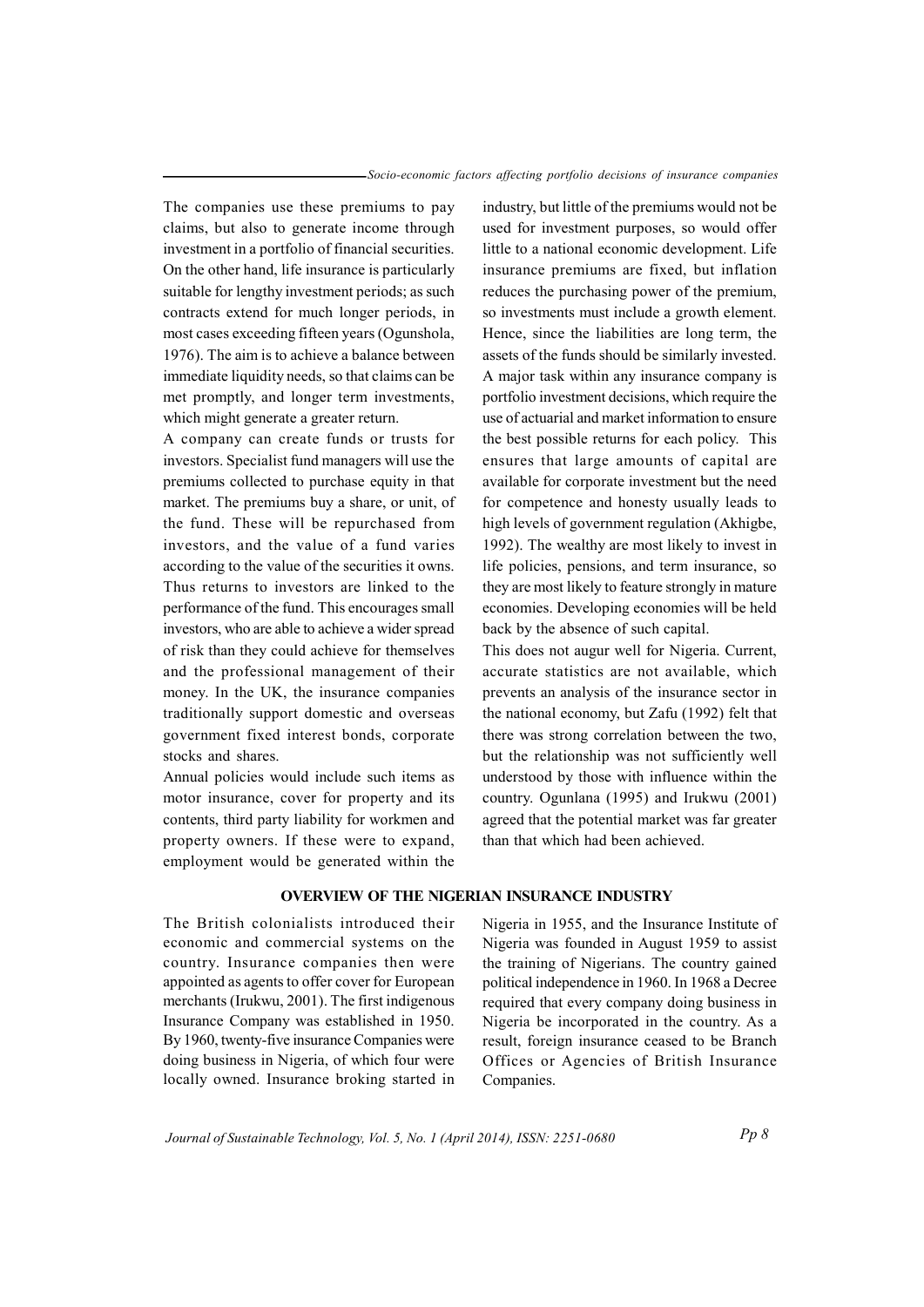The overseas companies which had dominated insurance business in Nigeria often transferred premiums through reinsurance to their home countries and made little investments in Nigeria. Consequently, in 1969, the government established the National Insurance Corporation of Nigeria (NICON) with authority to insure Government assets as well as carry on other functions of an Insurer. In 1973 the Government took over 49 per cent of the equity of overseas insurance companies, and sold the shares were to the Nigerian public in 1989. As a result of substantial foreign exchange earnings from the export of crude petroleum, the Nigerian economy flourished in the 1970s, and the insurance industry had its share in the ensuing prosperity (Irukwu, 2001). In terms of number of practitioners, premium income, reserves and retention capacity, Nigeria became the largest insurance market in Africa. Furthermore, the industry during this period invested in all sectors of the economy, especially Government

- S.O. Akinwale

securities, which appeared to be sound long and medium term investments. Investors showed more caution with stocks, shares and bonds. There followed a period of national economic depression. Insurance premiums could not be met, and the industry declined, limiting the contribution made by the industry to the social and economic development of Nigeria (Ogunlana, 1995).

By 1997, the total investment of insurance companies in government securities was about N1.2 billion, while investment in stocks and shares amounted to N2.61 billion. This represented 0.7% of Gross Domestic Product (GDP). By 2001, the total investment of Nigerian insurance companies in the national economy had risen to more than N40 billion, which was 0.9% of GDP (Nigeria Insurance Digest 2002). Expansion of the industry would throw up huge investible fund to aid the national economic development hence some of the factors hindering the sector are examined.

### **RESULTS AND DISCUSSION**

Nigeria is endowed with a vibrant spirit of private enterprise and the largest pool of potentially successful entrepreneurs in Africa. However non-oil private and productive investment had never taken off in Nigeria thereby frustrating these entrepreneurial activities domestically. This was due to poor investor incentive climate, increasing reliance on oil, oppressive governments and public sector economic policies (USAID, 2002). Despite the huge resources available. Nigeria has not been able to achieve a high level of foreign investments. Bala (2003) identified the following factors as major obstacles to economic growth in Nigeria: dependence on the oil sector, deficit budget, inadequate infrastructure, corruption, unstable regulatory/institutional environment, crime and security concerns. Nigeria has been described as a nation where nothing works. Harriman (1982) posed thought provoking questions about the Nigerian environment

"Why won't the telephone or the bureaucrats work?. Why can't you turn on a switch or a tap, or turn up for a scheduled flight with confidence that light, or a wash or a journey will result? Why at almost every level of public or private administration do people expect bribes?" Some of the major factors affecting portfolio

decisions of Insurance Companies in Nigeria are: 1. Corruption

It is a known fact that corruption and all its ramifications have eaten deep into the fabric of Nigerian national life. Corruption has been transformed into tradition often tolerated by average citizens by supplementing low wages with gifts and bribes to expedite routine processes. Erondu et al (2004) noted that 'Nigeria has a history of corrupt and unethical business and government practices'. Indeed, corruption has eaten deep into the fabric of Nigerian national life, and they concluded that it was 'more likely to be an institutional concept than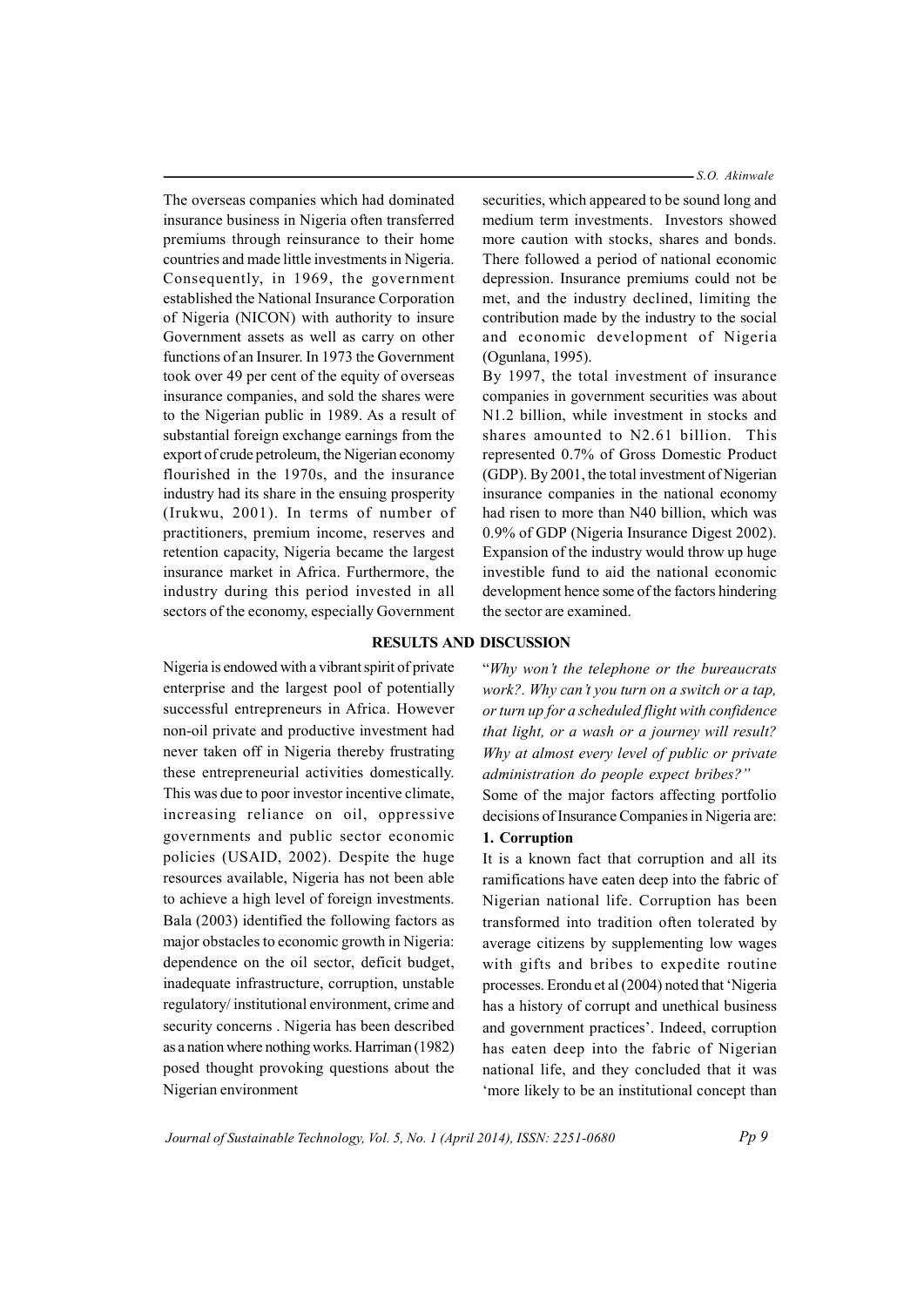an individual one'. Gichure (2006) argued that the African culture is different from the western, and that the African situation coupled with immense poverty, combined to create divergent views on ethical behaviour. For example, the Africans would be more concerned with how to feed the extended family, which would be regarded as an obligation, than any consideration of breaking international copyright regulations.

The problem of bribery and corruption is not peculiar to Nigeria but exist in all societies to a greater or lesser extent. Beekun and Badawi, (2005) reported that as contained in the report of the Transparency International, the two most corrupt countries in the world have Muslim majorities – Nigeria and Bangladesh – which suggests 'that there is a wide gap between normative Islam and the practices in some Muslim countries'

There had been documented cases of Executives at France's Elf Aquitaine taking bribes in exchange for awarding business deals and Russia's Gazprom purchased materials for new pipelines through intermediaries owned by company officers. Although, big cases like these make headlines in the press but many cases of looting by insiders go undetected. There are remote and immediate causes of corruption in Nigeria. The structure of the society produced a small proportion of the people controlling the national wealth. This class tends to lord it over the rest, exploiting and manipulating them. As argued by Salami (1984) the foundation of this structure was laid by the colonial masters whose sole objective was to turn themselves into a superior and privileged class. In the beginning of colonialism, indigenes were restricted from interacting with them and instances abound where exclusive clubs were created for their recreation. Furthermore, government rest houses were carved out for their residences as distinct from the local populace. Consequently, at

independence their erstwhile protégés (indigenous elites) inherited the position of the colonialist and perpetuated the status quo. Therefore, the possession of house and car became a status symbol. Unfortunately, no one seems to care how these assets were acquired and this tendency has encouraged fraudulent practices. These fraudulent practices manifest themselves in many ways. They could take the form of cash or material offers or promises for award of contract, promises of promotion or lucrative posting, investment in particular projects and placement of funds for investment purposes. The situation was aptly captured up by Tokunboh (1972) thus:

"It is not an exaggeration of the tragic events" of the years since independence to say that all efforts to establish a just and efficient administration have been frustrated by corruption. The evil exist in every facet of our society. You bribe to get your child into school; you pay to secure a job and you also pay in some cases to retain it; you pay ten percent of any contract obtained; you dash the tax officer to avoid paying taxes; you pay the policeman to evade arrest. This sordid state of affairs has virtually developed into a conspiracy against the people".

As could be seen from the above, corruption represents the inner dynamic of the society in which the people knowingly engage with embezzlers and abusers of power. Within the insurance industry, there are clearly many opportunities for corruption to exist, from adjusted premiums to suit specific insurers to investment decisions which favour particular companies. There is also the 'favour' which could result from tribal loyalty or friendship as well as bribery. For example, the premiums of general business policies can be allowed to remain with the agents or brokers for lengthy periods, so that they have what could be regarded as interest free loans. This is not the most satisfactory way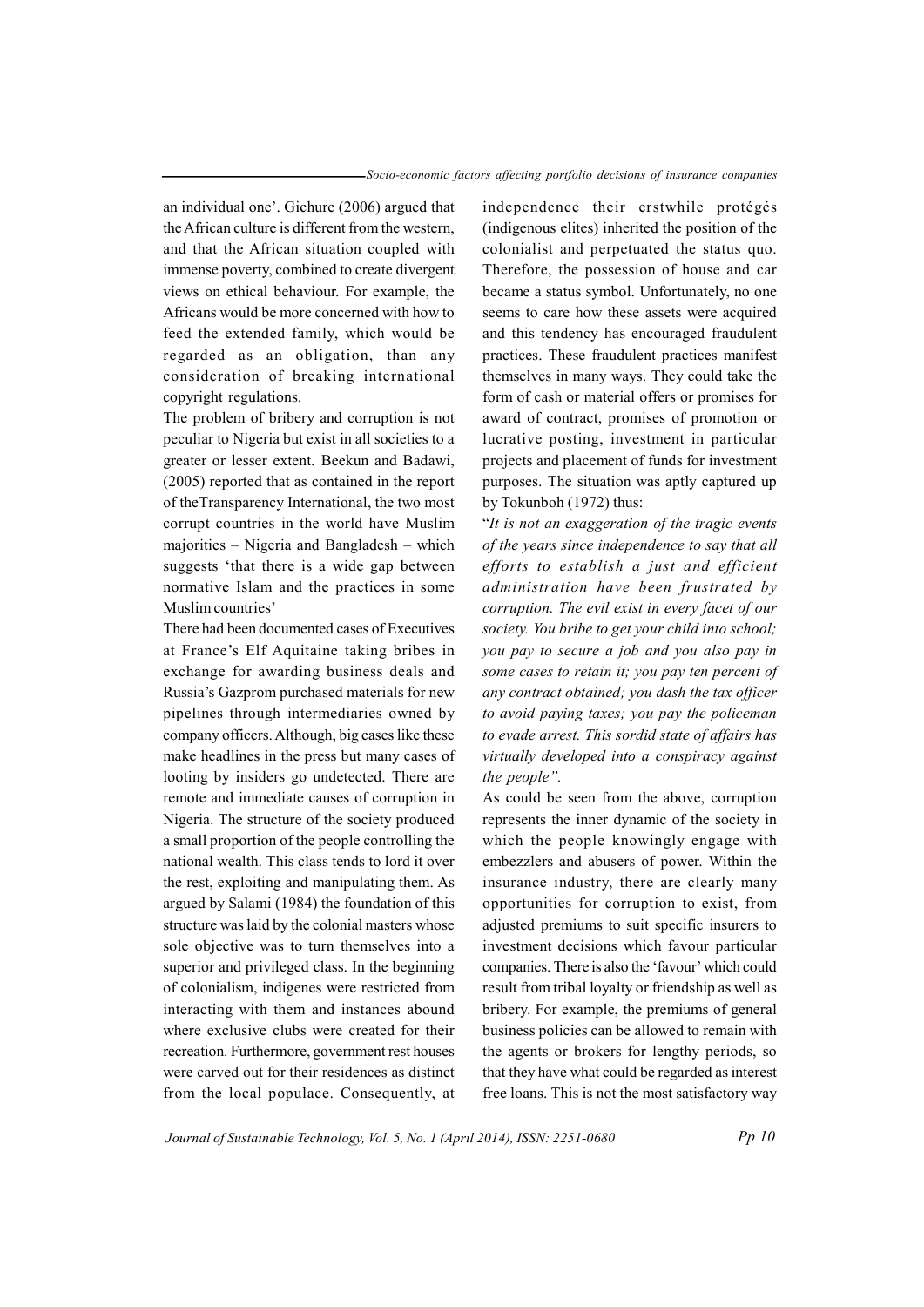to do business because for every single day that the money was retained by the agent, there was a corresponding loss of investment to the insurer.

#### 2. Political environment

The political system is a broad term covering the forms and institutions by which a nation is governed. Developments in this area affect business operations because organisations interact with government and its agencies as consumers or by virtue of the set of laws that influence and constrain the conduct of organisation (Akhigbe, 1992). Prudent financial management of an insurance company is perhaps one of the most important roles of an effective management. Freeman, (1979) states that the solvency of the company must be maintained to protect those persons who are looking to the company for the protection against economic losses as well as assuring the adequacy of reserves. Williamson (2003) maintained that individuals make rational investment decisions within markets and to greater or lesser extent within the constraints of law and regulation. Furthermore, DiMaggio and Powell (1991) found that individuals as social beings are influenced by the coercive, mimetic and normative forces of society's institutions. All business operates within the frameworks established by government (Akhigbe, 1992), and Nigeria is no exception. Regulation and control of the Nigerian Insurance Industry is enforced under the Insurance Act 2003 together with directives and guidelines issued by the regulatory body (NIACOM). The governmental control and regulations of investments are influenced by government public service functions, fiscal policies and regulatory functions. While the permanence of rules, regulations and attitudes allows effective planning and gives confidence to investors, the growth and even the survival of a business can

be influenced by political interference. Frynas (1998) has noted that 'business managers name Africa's political instability as a key obstacle to economic development'.

Government establishes ground rules under which an organisation may operate and through this intervention inject a new degree of uncertainty in the operations of the organisation. These elements of legal and regulatory structures are of greatest concern to investors. Furthermore, an economy that is politically unstable would not be conducive for business operations. It will be recalled that many businesses collapsed in Nigeria during the civil war and during the major political riots through arson. The growth and survival of an organisation can be hampered by incessant and unnecessary interference by the political class thereby leading to large scale distortions in the economy. Nigeria has failed to offer such stability. Since independence, regimes had often ended by force. The civilian Balewa government of 1960 to 1966 ended with an attempted coup and assassination. There followed five successive military regimes. Ironsi did not survive the year, being terminated by coup and assassination. Gowson's rule, from 1966 to 1975, was terminated by a coup; Mohammad lasted until 1976, when there was another attempted coup and assassination. Obasanjo handed over power after elections, but the victor, Shagari, experienced a military coup in 1983. His successor, Buhari fell in another military coup in 1985. Babangida stepped down in 1993, and Shonekan became head of the Interim Government but another miltary coup enabled Abacha to rule until 1998. Seven different military governments had followed seven military coups and three unstable civilian governments. 'Ethnic and religious diversity was at the root of local conflicts as well as governmental change' (Frynas, 1998).

Journal of Sustainable Technology, Vol. 5, No. 1 (April 2014), ISSN: 2251-0680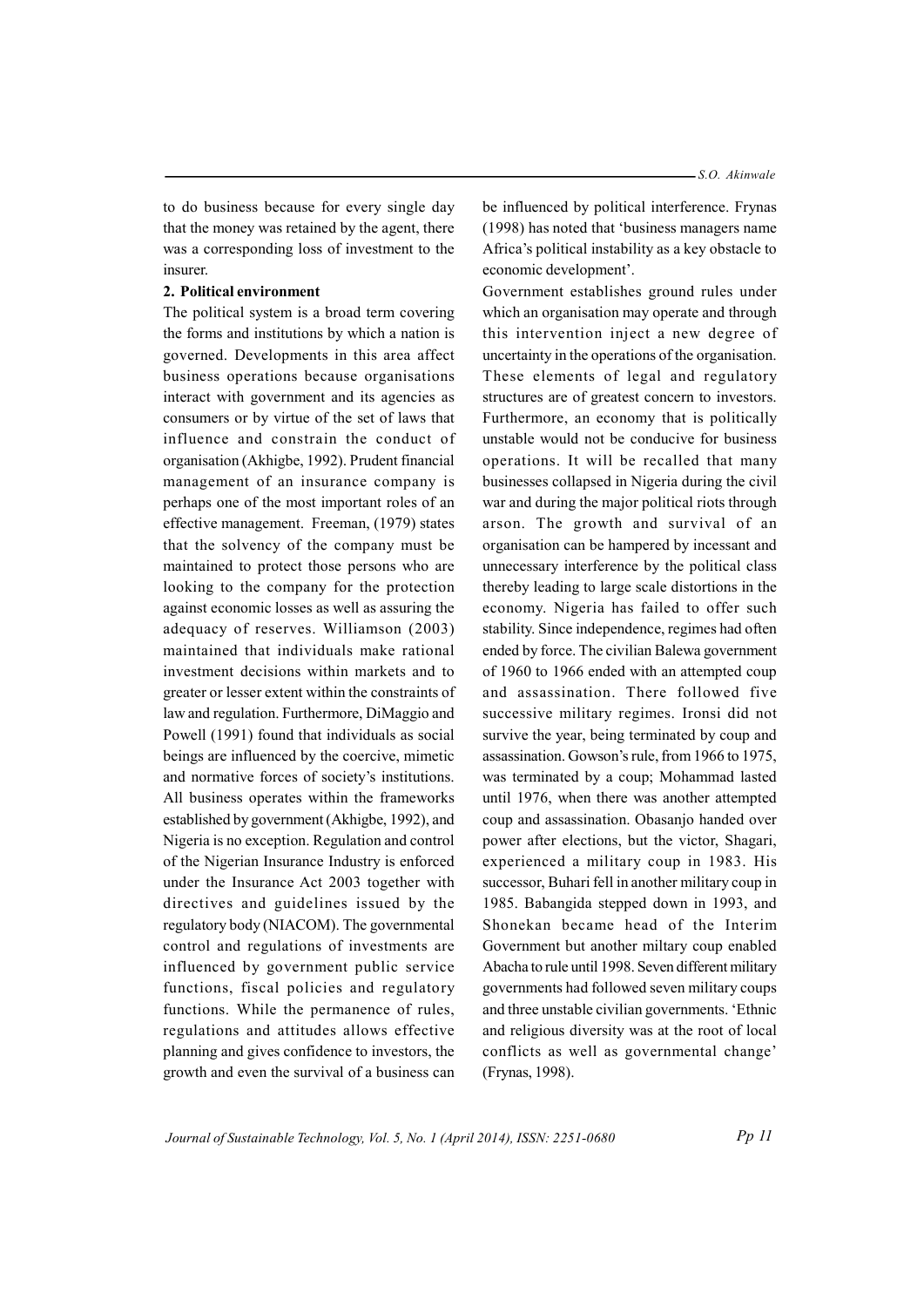In the 1960s 'corrupt despotic regimes' led to 'the negation of possibilities for growth and development' in Africa (Ihonvbere, 2000) The Nigerian state is still largely undemocratic, and under the control of a weak, factionalised, corrupt and largely unproductive elite' (Ihonybere, 2000) which 'has remained incapable of constructing the necessary political platform to articulate a holistic programme for growth and development'.

Sometimes, Government policy has shown a lack of appreciation of the nature and function of insurance funds. For instance, Section  $5(2)$  of the National Housing Fund Decree 1992 stipulated that Insurance Companies should invest at least 40 per cent of their life funds and 20 per cent of non-life funds on real estate development. However, over-investment in property is dangerous to insurance. It is also inappropriate to invest a large amount of nonlife funds, which are short term in nature, on long term investments such as real estate development. Furthermore, the Decree made no stipulation for the retrieval of insurance funds, yet they belong to policyholders to be used on a day to day basis for the purpose of indemnifying those of them who suffer losses. The same decree specified an interest rate of 4 per cent, whereas the commercial rate is nearer 20. If implemented fully, the Decree would have eroded the capacity of Insurance Companies to meet their claims liabilities and might have damaged the industry.

#### 3. Social Environment

Related to the political environment are social issues conditioning business operations in Nigeria. The Nigerian business climate like its counterpart anywhere else is a product of the society within which it operates. Thus, the shortcomings inherent in the social environment are traceable to the structure and nature of the Nigerian society itself. The Nigerian social values seem somewhat misplaced. Social values are

linked to wealth. This situation leads to apathy, deliberate non performance, greed, abuse of office and inflation of costs to accommodate kickbacks. Furthermore, Nigeria is a society where everyone insists on rights without the corresponding duties or obligations. Nigerians have multiple loyalties to the immediate family, their society or state even before the entity called Nigeria. All these exert a pull on them and it is virtually impossible to detach themselves from these multiple lovalties. Also, it must be noted that the Nigerian society is basically tribal and this situation has been recognised officially. There are very few employment application forms without a column to indicate your tribe. The creation of new states has worsened the situation. As argued by Salami (1984) that the tendency for primordial loyalty and ethnic chauvinism to override the desire for other considerations became pronounced. Most Nigerians belongs to one tribal association or another and they overplay the ethnic and tribal card when it comes to the questions of hiring, promotion and taking of investment and business decisions. Apart from tribal considerations, religion influences how people take action and decisions in their business organisation. Religion is important in many societies and can play a role in the investment decision process (Ejizu, 2002). The traditional religion is still practised in Nigeria but it no longer enjoys control or dominance in the life of the people. The above is in consonance with the work of Ejizu (2002) who discovered that missionary activity, Islamic religious campaigns and colonisation have given rise to a different background with the current social and political order resembling the state of affairs in European countries thereby relegating religion to the background. Thus, Christianity, Islam and traditional religion are practiced by the people. The values, tradition, religion and customs of a society will influence how individuals formulate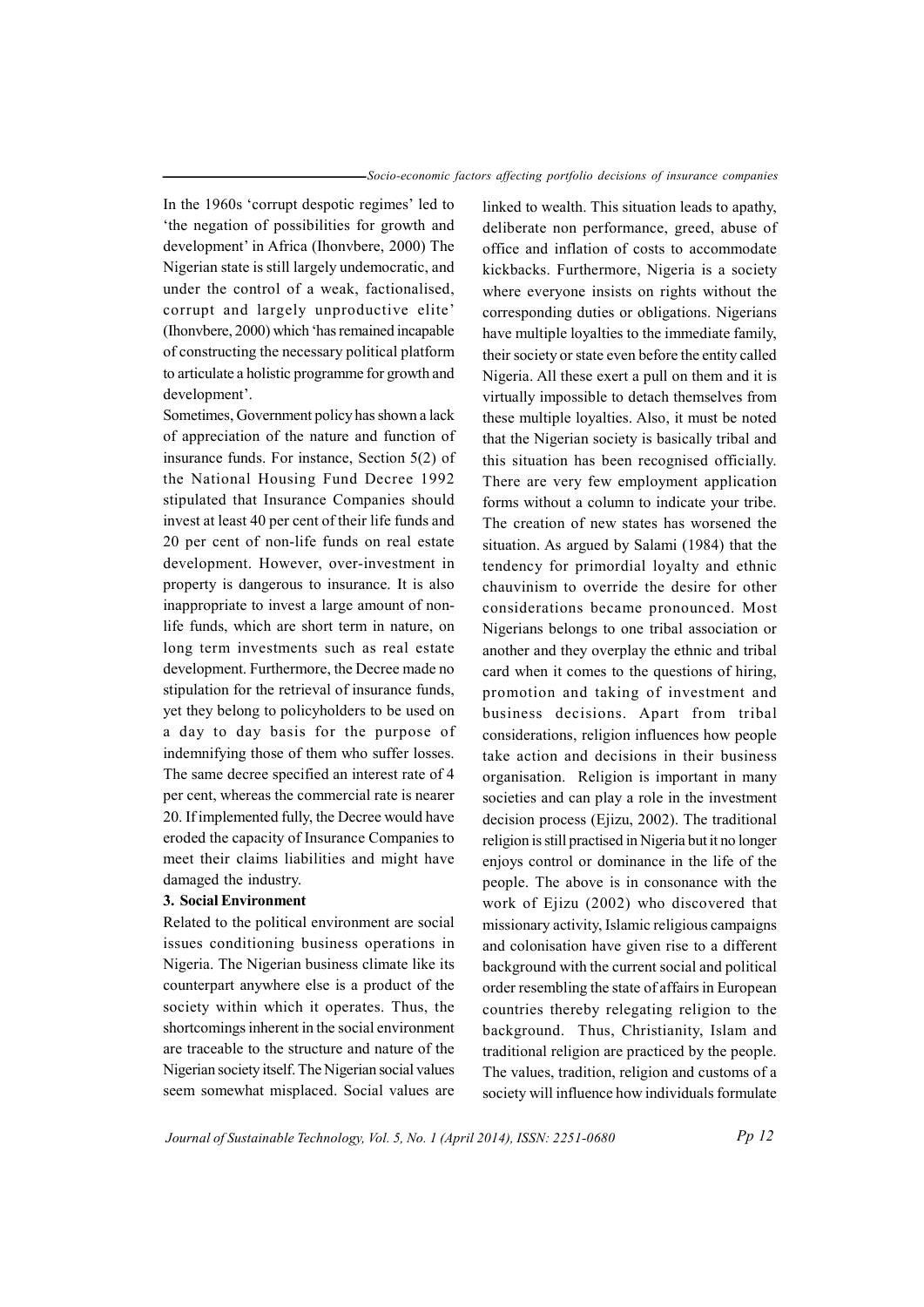their investment policies. (Akinwale, 2006 and Akinwale and Abiola 2007).

#### 4. Macro-Economic Framework

Basically macro economics is concerned with the general state of the nation's economy. It deals with some of the most challenging issues of our time -inflation, taxes, unemployment and budgeting. The world economy has been depressed for some time now and Nigeria had its own share of the recession. Inflationary pressure is caused by hikes in exchange rate. constant fall in price of crude oil (currently oil) prices has more than doubled), rising interest rates and high expenditure on public services and non productive capital investment. In the context of inflation, investors may take the view that by devaluing the currency, government is effectively devaluing its own loan repayments and consequently long term interest rate rises. On the other hand, equity dividends and property rents are much more likely, though by no means certain, to retain their real values based on real units of production. Also, tax policies and investment incentives impact positively on the environment.

It must be noted that for the past few years, Nigeria's political fabric has been showing positive signs. In 1999, Nigeria ended 15 years of military rule. The civilian administration has introduced a reformist agenda under a home grown development programme (NEEDS) with the twin objectives of combating corruption and the introduction of wide ranging initiatives fostering a more favourable economic climate. This is a key impetus to a stable and credible macroeconomic environment which will enable many businesses to thrive. The inflation rate had been relatively high in the past few years, but it increased sharply from 6.9 percent in 2000 to 18.9 percent in 2001. Despite the tight monetary measures adopted by the Central Bank of Nigeria in checking inflation, the situation has not helped the country at all. The current rate of 11 percent is projected to increase further to about 20 percent, within the first few months of 2004. Inflation posed the greatest challenge in portfolio management. It increased the cost of meeting claims since high rates of inflation implied fall in currency values and reduced the attractiveness of life insurance (under which the benefits are expressed from the outset in monetary terms) and for with-profit policies, increases in bonus rates were added to compensate for this fall. Furthermore, operating expenses levels increased more rapidly than the rate of total premium received as the rate of inflation exceeded the average rate of investment returns on the insurance funds maintained by the company to meet the liabilities (Ogunshola, 1976). In effect, the real value of the insurance to the policyholder was diminished because what was paid out to him at the end of the contract was not up to cost levels at that time even though the money would have appeared adequate at the time the policy was taken out. For the nonlife sector, the situation was less damaging as premiums could be reviewed for the new business and existing policies were reassessed annually. The investment climate also suffered some setbacks due to a high interest rate regime, high foreign exchange rate and plethora of taxes, which combined to make the business environment unfriendly and unattractive to investors (NIA 2003).

Tax relief would help the insurance industry become more attractive to investors. In Nigeria an insurance company pays tax at the standard rate of company tax on the income it receives from investing the funds which it builds up to enable it meet its liabilities. This reduces the benefits for policyholders with the savings types of life insurance policies. A substantial proportion of life business involves pension schemes, which were taxed in the same way.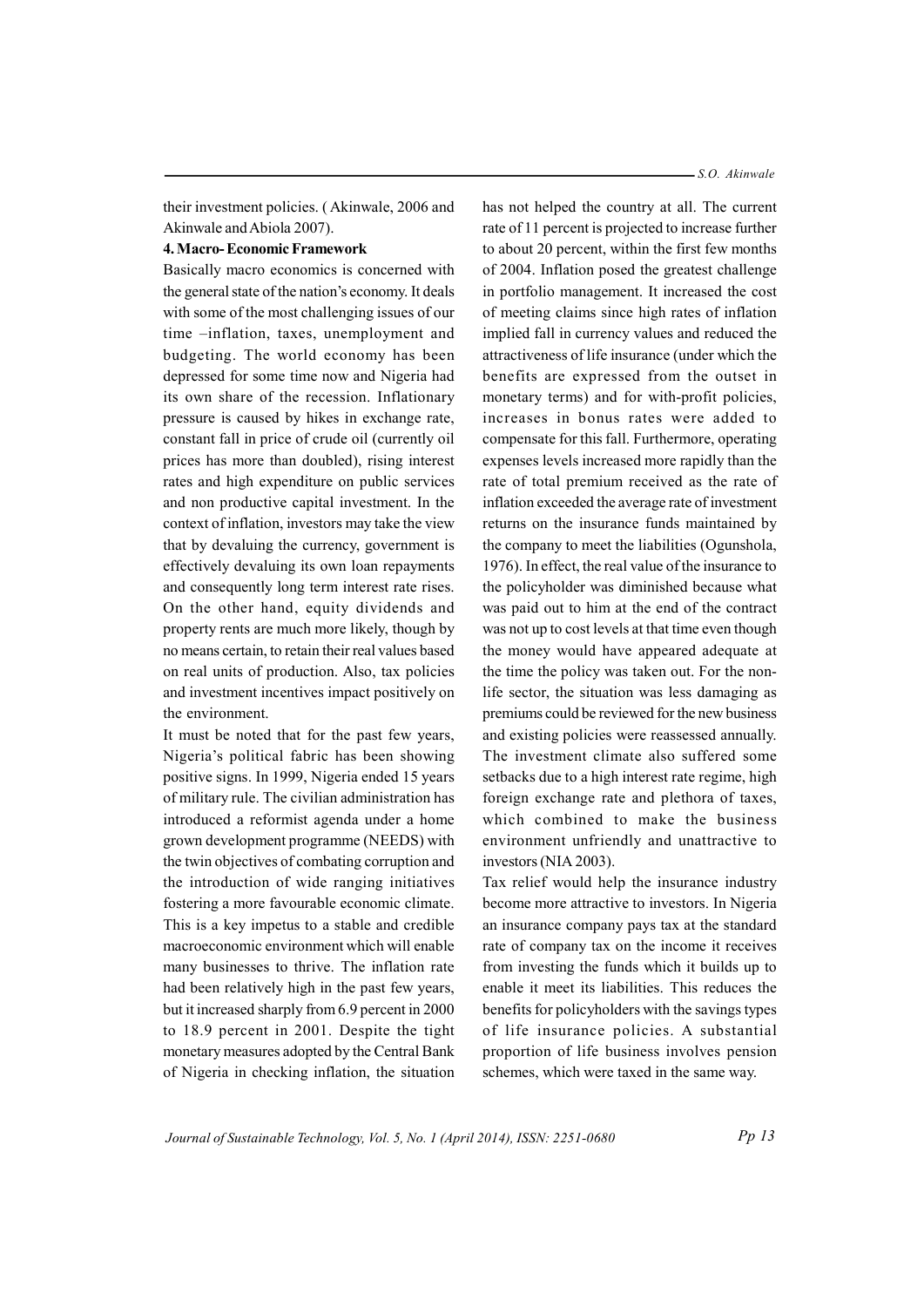#### **CONCLUSION**

It must be noted that that the environmental factors identified above focus on those with the potential to influence investment decisions whilst noting that these factors may interact at multiple levels including macro economic and social levels.

Social factors include norms, collaboration patterns and the practical and social roles that are affected in investment decision making. Put in an another way, one would therefore expect that having high levels of negative social vices (corruption, tribalism and nepotism) in the Nigerian environment would impact negatively as presented. Therefore the above findings have highlighted the fact that investment factors are often more indeterminate and complex than as suggested by the orthodox portfolio literature. In this sense therefore, it has been demonstrated that investment decision making is dependent on the state of the economy which is directly influenced by environmental factors. Another important finding was the influence of sociological factors, a stable enabling environment and actions of political players in giving out directives impacting asset portfolio decisions. However, the options of investments are strictly regulated by the insurance act which constricts the investment avenues and the

maximum level that any insurance business can attain in a particular investment area. Thus, decision making on investment in asset portfolio of insurance business is guided by regulatory requirements outside the control of the decision makers. Also, it was shown that investment and business opportunities which emanate from political stability and consistency of economic policies give rise to favourable returns on investment. Orthodox financial theory cannot explain governmental actions geared towards the control of insurance investments. The governmental control and regulations of investments are influenced by government public service functions, fiscal policies and regulatory functions hence not explained by the orthodox financial theory. Most industrial sectors feel that they should be allowed to benefit from positive government action, but there would appear to be a case here. The UK has shown that insurance companies can be powerful institutional investors, especially with the benefit of government policies designed to encourage the sector. The injection of huge capital investments into Nigeria would encourage economic growth and this is an achievable objective for any government seeking growth.

#### **REFERENCES**

- AKHIGBE, A. (1992). Insurance, the Nation and you; Myths, Misconceptions and the Facts, Sage Publishers Ltd.
- AKINWALE, S.O. (2006). Asset Portfolio Decision Making Process of Nigerian Insurance Companies. PhD Thesis, Manchester Metropolitan University UK.
- AKINWALE, S.O. and ABIOLA, R.O. (2007). "A Conceptual Model of Asset Portfolio Decision Making; A Case Study in a Developing Economy" African Journal of Business Management, 1(7) Pp192-200.
- BALA, J. (2003). The Challenges and Opportunities of the Investment Environment in Nigeria, A paper presented at the international meeting for the promotion of investment to Africa. Tokyo. USAID/NIGERIA (2002). SO 2Potfolio Review. GS-23F-8004H.
- BEEKUN, R.I. and BADAWI, J.A. (2005). 'Balancing ethical responsibility among multiple organizational stakeholders: the Islamic perspective' Journal of Business Ethics 60:131-145

Journal of Sustainable Technology, Vol. 5, No. 1 (April 2014), ISSN: 2251-0680